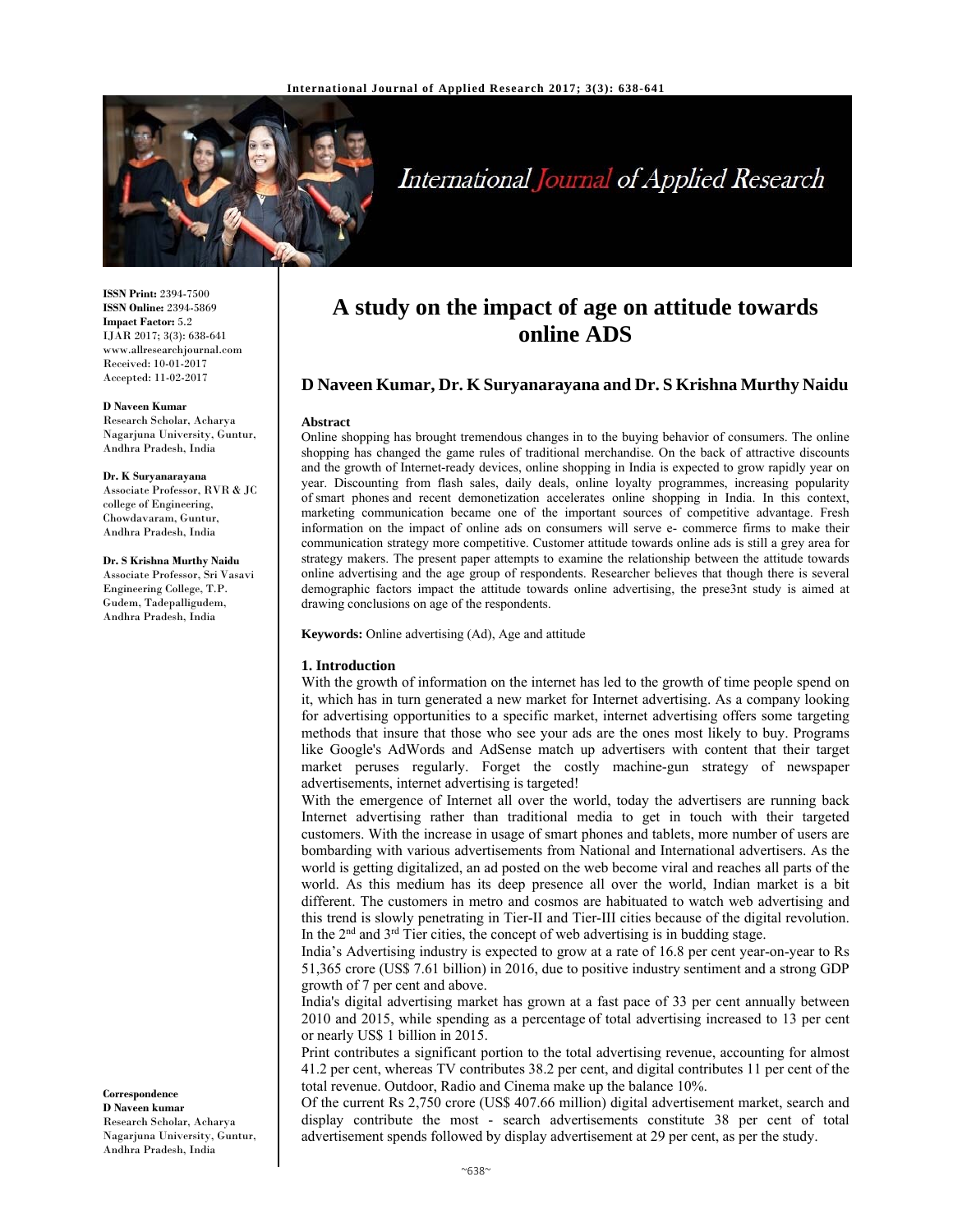The Internet's share in total advertising revenue is anticipated to grow two folds from eight per cent in 2013 to 16 per cent in 2018. Online advertising, which was estimated at Rs 2,900 crore (US\$ 429.9 million) in 2013, could jump threefold to Rs 10,000 crore (US\$ 1.48 billion) in five years, increasing at a compound annual rate of 28 per cent. (www.ibef.org)

The online advertising market in India is projected to grow 30% in the current fiscal year as advertisers warm up to the more measurable nature of the digital medium that helps brands understand their advertising campaign's popularity and success in real time.

The total value of the online advertising market in India is expected to increase to Rs.3,575 crore in the year ending 31 March from Rs.2,750 crore in the year earlier, according to the latest *Digital Advertising in India* report, jointly published by lobby group Internet and Mobile Association of India (IAMAI) and IMRB International, a market researcher.

The Internet and new media space in India continues to remain dependent on revenues from advertising, according to the report.

"This high growth can be attributed to the increasing advertisement measurability which is both quick and effective. The online advertisements follow a cycle of activities which can simply be summarized as planning, targeting, engaging and measuring," the report said. "Out of these, measuring is the main aspect that is aggravating the usage."

Currently, search (30%) and display (23%) advertising contribute a lions share to the total online ad market in India. But spending on both search and display advertising are expected to go down as newer forms of digital ads emerge. Ad spending on mobile devices are growing at an annual average pace of 46% while that on social media are growing at an annual rate of 41% and stood at Rs.385 crore and Rs.495 crore in March, respectively. Spending on video advertising online have reached Rs.330 crore and is expected to grow at an annual pace of 56%.

## **2. Literature review**

An estimated figure is around Rs.100 crore worth of ads on the net. A lot of agencies are coming forward to do net advertising. An advertiser can approach his target through a variety of sites, but with one single media buy. Advertisers can select audiences location wise, say a BPL mobile ad in Mumbai and Bharathi telecom ad in New Delhi. Consumers have direct control over web based advertisements on what ads, when, where and how long they would like to see them (Gallagher *et al*., 2001). Strangelove (1994) [4] documented several ad formats, including electronic mailing lists, usenet news groups, signature files, free electronic newsletters, software samples, electronic brochures and storefronts on the web. Bush and Harris  $(1998)$  [4] continue to show that the number one barrier to online advertising continues to be no proof of ROI or other measure of effectivenss.

Unlike traditional media, exposure to advertising on the web does not occur accidentally but deliberately and desired by the consumer who determines the duration of his visit and his exposure. Several effectiveness indicators of advertising on the internet have been developed specifically to measure the persuasive power of this form of communication. According to Raman and Leckenby  $(1998)$ <sup>[4]</sup>, the degree of the visitors interacting with advertising is the best measure

of the value and effectiveness of electronic communication. The effectiveness of interactive media can also be measured in terms of exposure assessment and commitment in terms of time spent viewing the advertising (Bezjian, calder and Iacobucci, 1998) [4]. Other reasearcher's propose measures of awareness and memory (Briggs and Hollis, 1997)<sup>[5]</sup> assessments of emotional responses in terms of attitude (Raman and Leckenby, 1998; Cho lee and Tharpe, 2001; Chtourou et chandon, 2002; Shura abida and Ben Dahmene Mouelhi, 2003)  $[5]$  and behavioral responses measured by direct click through rate and indirect interms of intent and purchase behavior (Singh and Dalal, 1999) [4].

## **3. Objective of the study**

 To study the role of age group in influencing the attitude of consumers towards online advertising.

## **4. Hypothesis of the study**

H0: Consumers attitude towards online ads is independent of Age group.

HA: Consumers attitude towards online ads is dependent on Age group.

## **5. Research design**

The study 'Role of Age group in influencing consumer's attitude towards online advertising' is an empirical research, where the data is collected from both primary and secondary sources. The primary data was collected using questionnaires where our data sources are geographically scattered. The major source of data was people residing in Hyderabad city of Telangana State. The sample was taken by using a sampling method from probability sampling methods called stratified random sampling. As we divided the respondents into four strata's like professionals are kept in one stratum, self-employed, Business and Students of Hyderabad city in other strata's. Again simple random sampling method was used to select the appropriate sample which is needed for the study.

Due to the time and resource limitations we confined the size of our sample to 120. We distributed the questionnaires via mail and by hand to few respondents. The respondents were given enough time to fill the questionnaires to reduce errors. The questions were framed in an easy to understand language to reduce ambiguity to the respondents.

## **6. Data analysis**

The tool that we used for data analysis was one-ANOVA, as it is to find out the significant relationship between age group of respondents and their attitude towards online advertising. Four age groups were taken i.e., respondents with 20 years or less, 21 to 30 years, 31 to 40 years and 40 years or more. The attitude of these age groups were measured based on twelve variables which are binned using SPSS into three major categories. A 4\*3 matrix was prepared and the tool selected was applied for analysis.

As said above, Comparisons between age of the respondents and attitude towards online shopping is made using one-way ANOVA, with age group of the respondents as the factor, with four levels (Less than 20 years, 21-30 years, 31 to 40 years and 40years and above). Tukey's HSD was applied following significant main effects to identify pair-wise differences. Differences between age of the respondents and attitude towards online shopping were analyzed using oneway ANOVA test at the significance level of 0.05.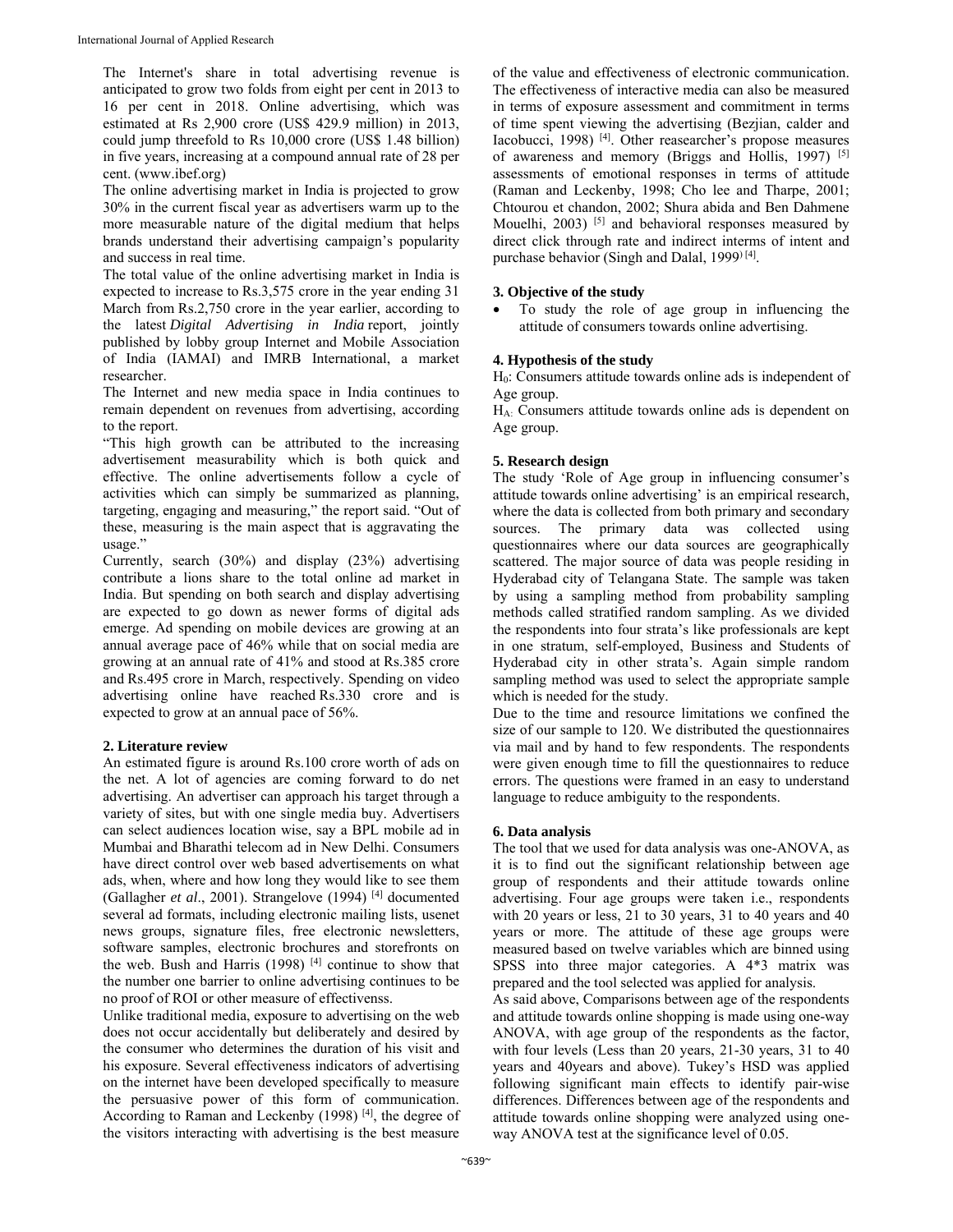Table 1.1 presents Mean and SD of Attitude towards online ads for various age groups. The data reveals that the respondents whose age is less than 20 years have shown relatively stronger attitude (M=2.39) towards online ads, followed by the people with age group of 40 or more. The other two age groups exhibited similar attitude towards online ads.

| Age          |    | <b>Mean</b> | <b>Std. Deviation</b> |
|--------------|----|-------------|-----------------------|
| Less than 20 |    | 2.39        | 0.499                 |
| $21 - 30$    | 39 | 2.03        | 0.28                  |
| $31 - 40$    |    |             | 0.333                 |
| 40 and above |    | 2.1         | 0.301                 |
| Total        | 02 |             | 0.38                  |

**Table 1.1:** Mean and SD of Attitude towards online ads for various age groups.

**Table 1.2:** Results of one-way ANOVA to test significant relationship between age group and attitude towards online ads at 0.05 level of significance.

| <b>Oneway-ANOVA</b> |                       |    |                    |  |      |  |  |  |  |
|---------------------|-----------------------|----|--------------------|--|------|--|--|--|--|
|                     | <b>Sum of Squares</b> | df | <b>Mean Square</b> |  | Sig. |  |  |  |  |
| Between Groups      | 2.326                 |    | 0.775              |  |      |  |  |  |  |
| Within Groups       | 12.262                | 98 | 0.125              |  |      |  |  |  |  |
| Total               | 14.588                |    |                    |  |      |  |  |  |  |

The table 1.2 presents results of one-way ANOVA to test the significant relationship between age group and attitude towards online ads at 0.05 level of significance. The results of the one-way ANOVA revealed that there is a significant difference between the age group of respondents and their attitude towards online ads. This can further be interpreted that all age groups are not responding to online ads in a similar way. To be specific, respondents with an age group of less than 20 years respond to the online ads more positively, while others are not so positive towards online ads. It is also observed that respondents with age group of less than 20 years seek more information about a product through online ads, in contra to others who rarely trust online ads.

For further investigation, Tukey HSD test is conducted to analyze the internal consistency of attitude towards online ads among various age groups. The results are presented in Table 1.3. The table clearly reveals that the attitude of the respondents with age group of less than 20 years differ significantly with other age groups regarding their attitude towards online ads. A very unique attitude is found among respondents with age group of less than 20 years. The younger respondents are found to be more homogeneous in attitude towards online ads, while rest of the respondents form a homogeneous group having almost similar attitude towards online ads. The results of the study give an important insight into how online ad influences various age groups of respondents.

**Table 1.3:** Results of Tukey HSD test

| <b>Tukey HSD</b>     |                      |                              |                   |      |                         |                    |  |  |  |
|----------------------|----------------------|------------------------------|-------------------|------|-------------------------|--------------------|--|--|--|
|                      | (J) How old are you? | <b>Mean Difference (I-J)</b> | <b>Std. Error</b> | Sig. | 95% Confidence Interval |                    |  |  |  |
| (I) How old are you? |                      |                              |                   |      | <b>Lower Bound</b>      | <b>Upper Bound</b> |  |  |  |
| Less than 20         | $21 - 30$            | $.366*$                      | .093              | .001 | .12                     | .61                |  |  |  |
|                      | $31 - 40$            | $.391*$                      | .110              | .003 | .10                     | .68                |  |  |  |
|                      | 40 and above         | $.296*$                      | .107              | .033 | .02                     | .58                |  |  |  |
| $21 - 30$            | Less than 20         | $-.366*$                     | .093              | .001 | $-.61$                  | $-.12$             |  |  |  |
|                      | $31-40$              | .026                         | .099              | .994 | $-.23$                  | .28                |  |  |  |
|                      | 40 and above         | $-.070$                      | .096              | .886 | $-.32$                  | .18                |  |  |  |
| $31-40$              | Less than 20         | $-.391$ <sup>*</sup>         | .110              | .003 | $-.68$                  | $-.10$             |  |  |  |
|                      | $21 - 30$            | $-.026$                      | .099              | .994 | $-.28$                  | $.23\,$            |  |  |  |
|                      | 40 and above         | $-.095$                      | .112              | .830 | $-.39$                  | .20                |  |  |  |
| 40 and above         | Less than 20         | $-.296*$                     | .107              | .033 | $-.58$                  | $-.02$             |  |  |  |
|                      | $21 - 30$            | .070                         | .096              | .886 | $-.18$                  | .32                |  |  |  |
|                      | $31 - 40$            | .095                         | .112              | .830 | $-.20$                  | .39                |  |  |  |

\*. The mean difference is significant at the 0.05 level.

Also it is observed that, there are customers who do want ads with price and shipping information which helps them to make purchase decisions.

## **7. Conclusion**

'Online Ad' is a buzz word in today's digital marketing era, where customers are slowly turning towards online purchases. Online shopping based on online ads has becoming popular and it has its own sphere in the days to come. Understanding customers and posting ads with appropriate information is going to be a tough task for marketers. As the day become hectic, people are rushing through shopping websites using mobiles and other electronic gadgets; the trend of watching online ads is on its way. As this study focused on the attitude of consumers in different age groups towards online ads, is a short research undertaken by considering only a few people in Hyderabad city may not give a general report of all the consumers. As this study revealed that, customers with the age group of 20 or less are highly favorable towards watching online ads and making purchase decisions based on it, while the rest of the age groups are not so favorably responded towards online